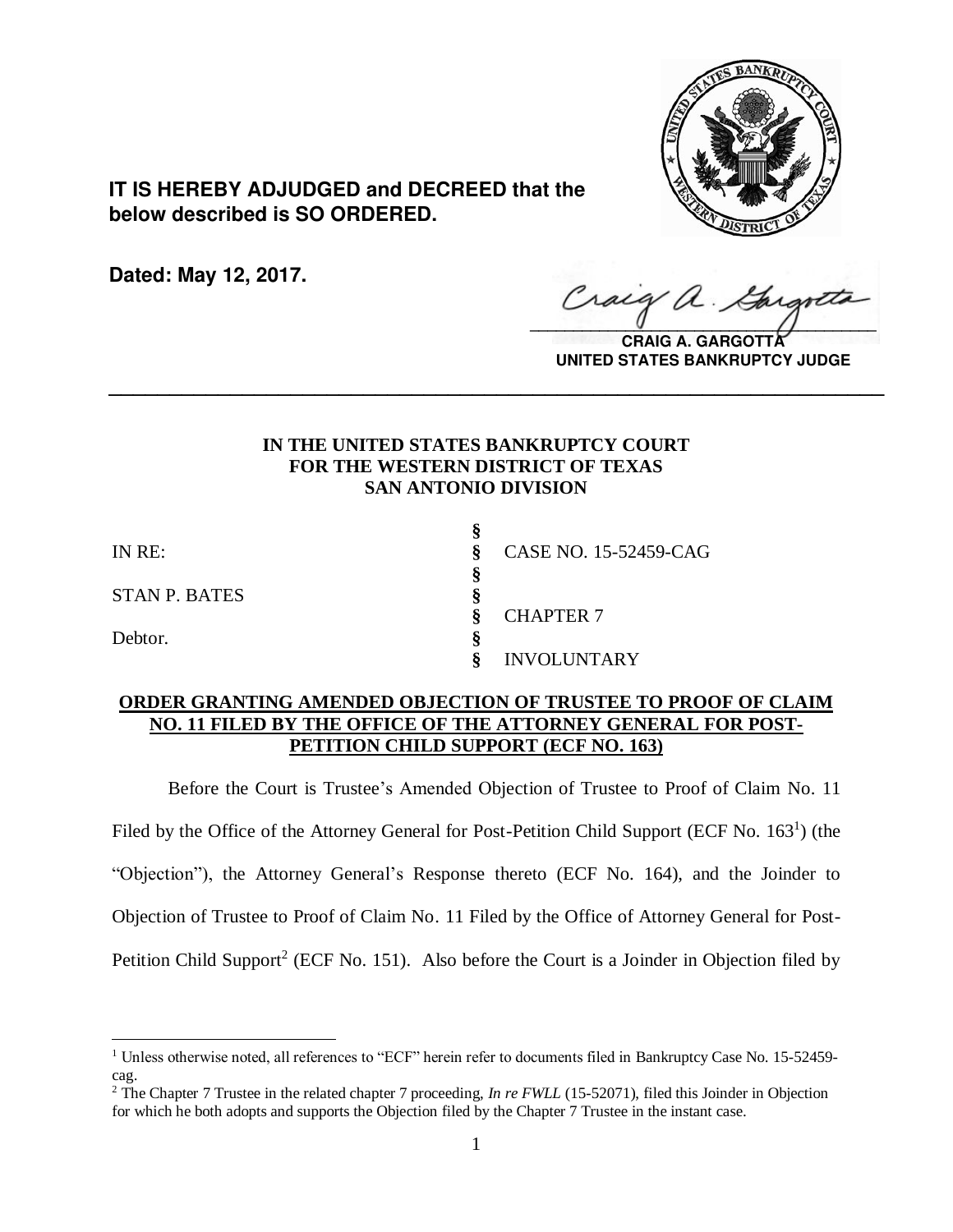2040 Babcock, LTD., Kingdom Chevrolet, and John D. Sauder Auto Company (hereinafter "Creditors") (ECF No. 157). This Court conducted an evidentiary hearing on February 8, 2017, before taking the matter under advisement. The Court has reviewed the entire record before it, including all admitted exhibits. The Court has also carefully considered all evidentiary objections raised and sustained in making its findings of fact.

Trustee objected to Proof of Claim No. 11 filed by the Office of the Attorney General in the amount of \$165,316.00 (the "Proof of Claim"). Trustee bases his Objection on 11 U.S.C. §§ 502(b)(5) and 507(a)(1)(A)<sup>3</sup> and files his Objection pursuant to Bankruptcy Rule 3007.

As an initial matter, the Court finds that it has subject matter jurisdiction over this proceeding under 28 U.S.C. § 1334 (2012). This matter is a core proceeding under 28 U.S.C. §§ 157(b)(2)(A) (administration of the estate) and (B) (allowance or disallowance of claims), in which the Court may enter a final order. Venue is proper under 28 U.S.C. § 1408. This matter is referred to the Court pursuant to the District's Standing Order of Reference.

### **PROCEDURAL AND FACTUAL BACKGROUND**

Debtor, Stan P. Bates, was placed into an involuntary bankruptcy case on October 6, 2015, and an Order for Relief under chapter 7 was entered on January 26, 2016. Trustee was subsequently appointed on January 28, 2016. Claimant is the Office of the Attorney General (the "State").

On June 11, 2011, the 408th Judicial District Court of Bexar County, Texas entered a Final Decree of Divorce for Debtor and his wife, Naomi Bates (AG Ex. A<sup>4</sup>). The final decree dissolved the marriage and included a child support order which required Debtor to make periodic payments of \$2,600 per month (AG Ex. A). On August 30, 2013, the State gave notice to all parties and the

 $\overline{a}$ 

<sup>&</sup>lt;sup>3</sup> Unless otherwise indicated, all references are to 11 U.S.C. et seq.

<sup>&</sup>lt;sup>4</sup> "AG" denotes the Texas Attorney General's Office exhibits.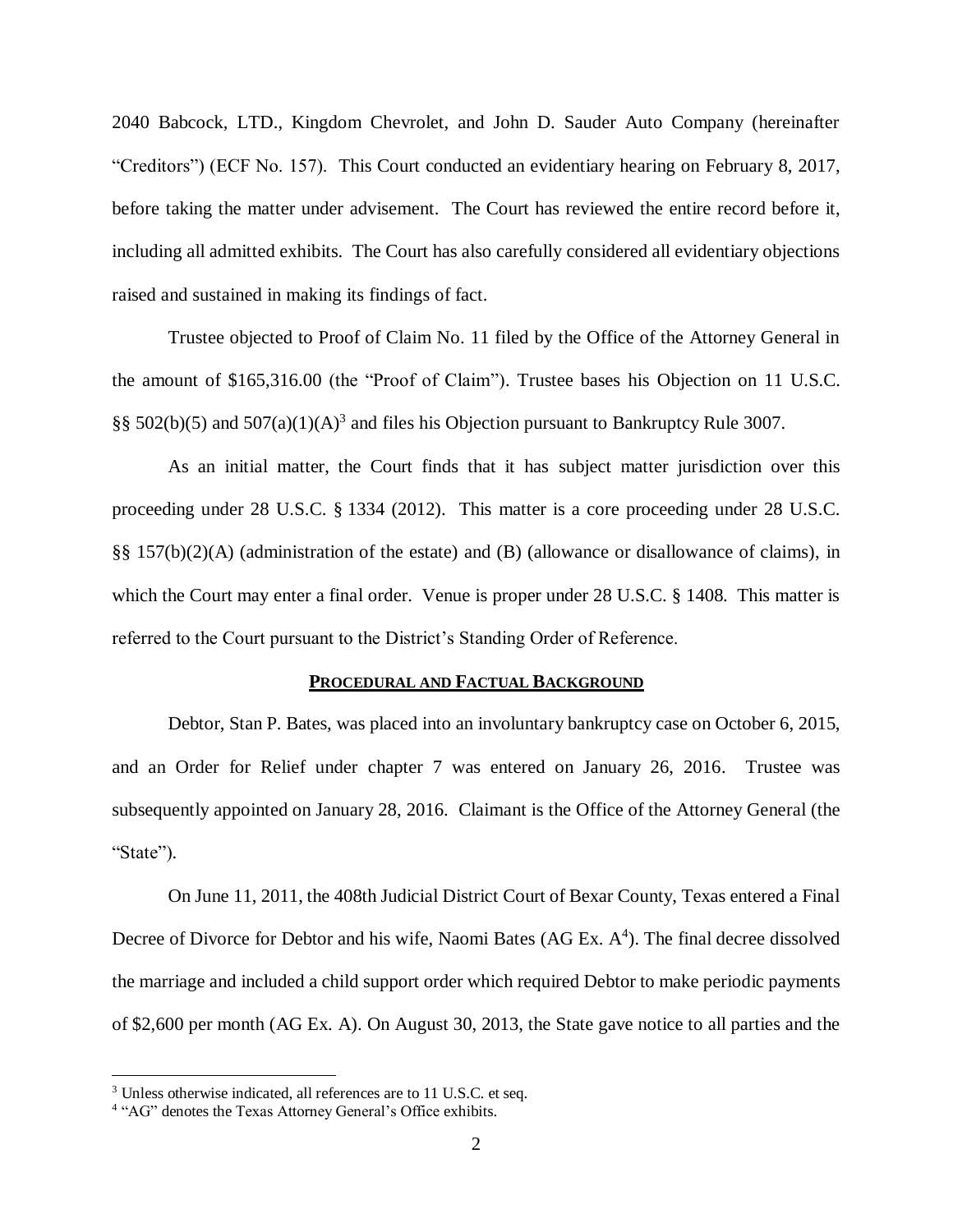district court that the child support obligation had been assigned to a governmental unit (AG Ex. B). The manner of payment for Debtor's child support obligation was later modified on July 23, 2015, to a monthly payment of \$1,710 (Creditors' Ex. B). Finally, on April 26, 2016, the 408th Judicial District Court of Bexar County, Texas, entered a child support order that required a lump sum payment of Debtor's child and medical support obligations pursuant to Texas Family Code § 154.003 (the "Lump Sum Support Order") (Creditor's Ex. E). The Lump Sum Support Order made the following finding:

…It is also found that pursuant to the Texas Family Code § 154.003, it is in the best interest of the child that the ordered child support and medical support be paid by a lump sum payment for current and future child support and medical support from the date of this order up through the date of the cessation of child support under the law…

(Creditors' Ex. E). Two days later, on April 28, 2016, the State filed Proof of Claim No. 11 in the amount of \$165,316 as a domestic support obligation (the "DSO") under  $\S$  507(a)(1)(A) or § 507(a)(1)(B) (Trustee Ex. 2). Trustee subsequently filed his Amended Objection to Claim of the Office of the Attorney General (ECF No. 163). The State subsequently filed its Amended Response to the Trustee's objection (ECF No. 166).

## **PARTIES' CONTENTIONS**

There are two issues before the Court: (1) Does the state have an allowable claim, and (2) If the State does have an allowable claim, is the claim entitled to priority classification? Trustee maintains that the claim is not allowed because it is made up entirely of unmatured debt obligations. Trustee bases this assertion on statutory analysis of 11 U.S.C. § 502(b)(5) and the lack of case law regarding the issues presented by this Objection. Specifically, Trustee argues that because there was no attached documentation on the Lump Sum Support Order showing what DSO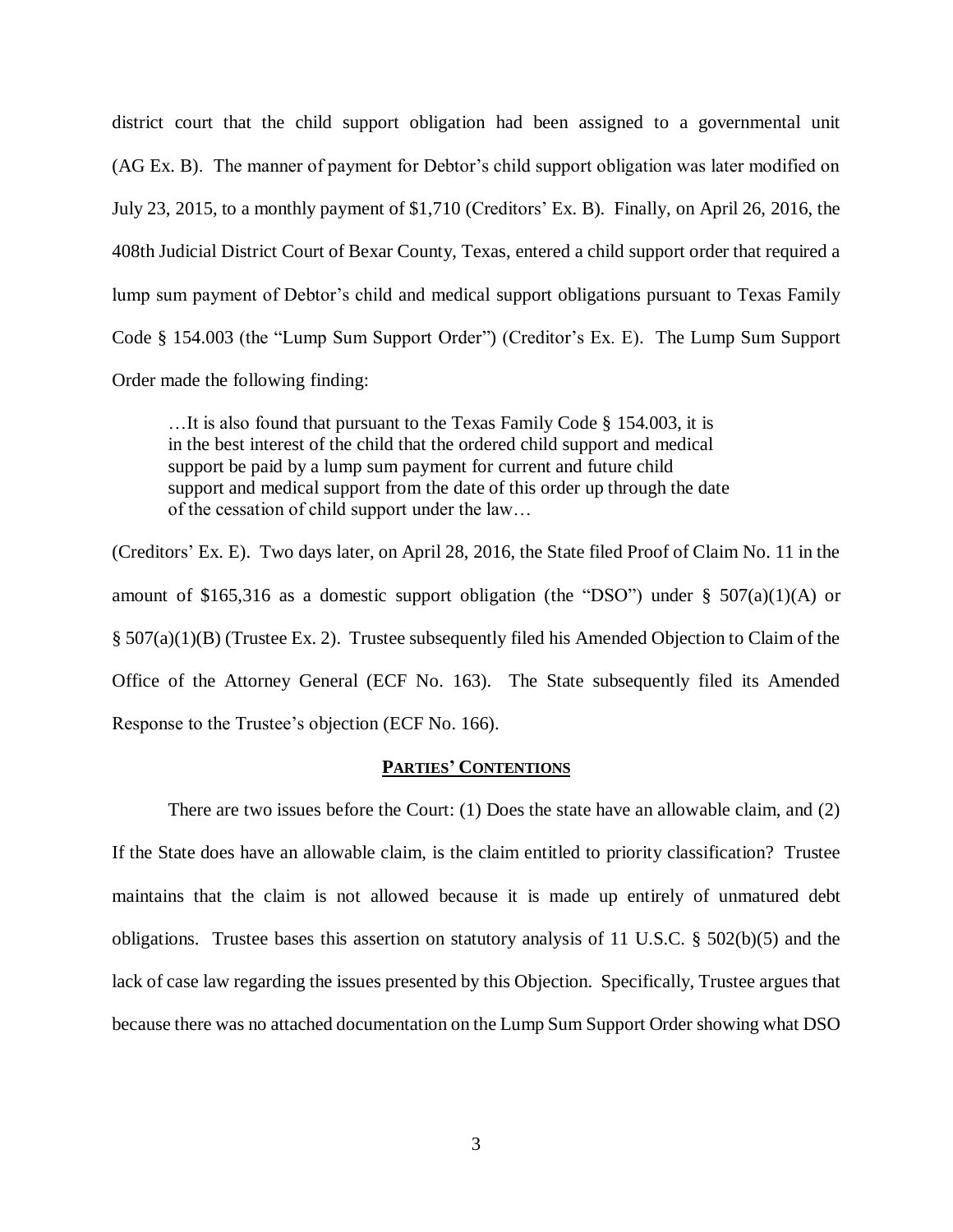amounts were due as of the date of filing for bankruptcy, a plain reading of §  $502(b)(5)^5$ demonstrates that the claim should be disallowed because the Lump Sum Order did not include any documentation that Debtor was behind on his DSO obligation. Further, there was no indication of whether or not the lump sums encompassed arrearages.

The State believes that the DSO is a mature, pre-petition debt and that the definition of DSO under the Bankruptcy Code demonstrates why the claim should be allowed. The State's interpretation of the Code is a DSO is a debt that "is owed to *or recoverable by a spouse*." § 101(14A)(A)(i) (emphasis added). Under Texas law, a state court may order child support to be paid by a parent "until the child is 18 years of age or until graduation from high school, whichever occurs later." Tex. Fam. Code Ann. § 154.001(a)(1) (West 2017). Here, the state court originally ordered monthly payments by Debtor for child support, payable to Mrs. Bates. The State's contention is that, when read together, the Texas Family Code and the Bankruptcy Code support the idea that the entire child support obligation is due and owing at the time the child support is ordered because the DSO is "recoverable by" Mrs. Bates. § 101(14A)(A)(i) (2017). Put differently, the moment the initial 2010 child support order was signed, Debtor owed the monthly payment of \$2,600 multiplied by the number of months until his child either turned 18, joined the military, or married. Tex. Fam. Code Ann. § 154.001(a)(1) (West 2017).

This line of thinking is referred to as "conduct theory" which "determines the date of a claim by the date of the conduct giving rise to the claim." *In re Parker*, 313 F.3d 1267, 1269 (10th Cir. 2002). Thus, the State contends that when conduct theory is applied the entire child support payment should be considered due and owing at the time the support was ordered in 2010. The State argues that the words "recoverable by," support the conclusion that the entire obligation was

 $\overline{a}$ 

<sup>&</sup>lt;sup>5</sup> Pursuant to § 502(b)(5), a nondischargeable, unmatured support claim is a disallowed claim, as only matured claims are considered allowable claims.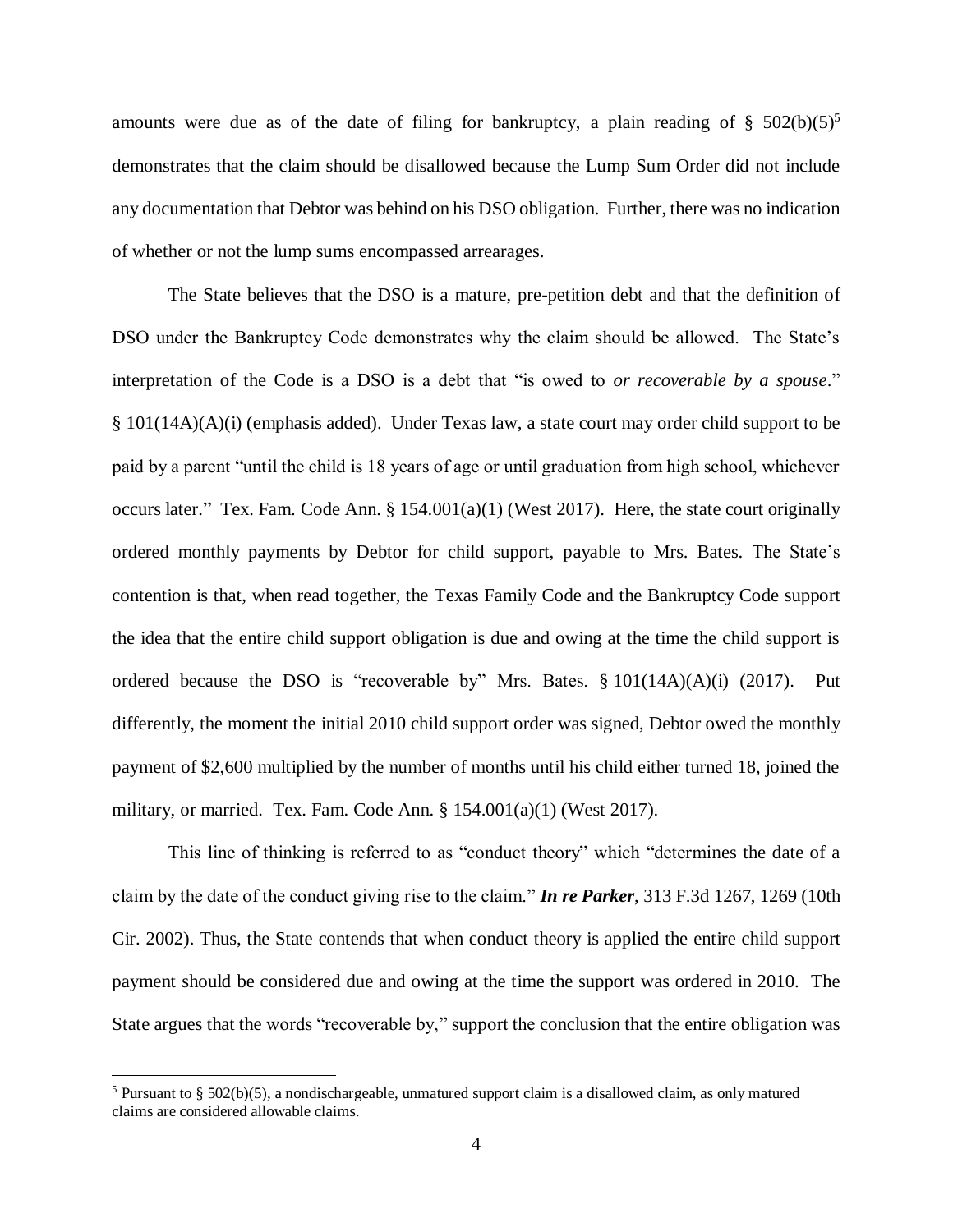owed pre-petition because child support was recoverable by Mrs. Bates as of 2010.

Further, the State argues this position is supported by case law. The State directs the Court's attention to the *Lightfoot* case, which addressed the question of whether a chapter 13 plan may allow "postpetition interest on child support debt without providing for full payment to all creditors." *In re Lightfoot*, No. 13-32970, 2015 WL 3956211, at \*1 (Bankr. S.D. Tex. June 10, 2015). In *Lightfoot***,** the debtor was in arrearages on his child support in the amount of \$19,898.79 which debtor proposed to cure through a Motion to Modify Confirmed Plan that would also include 6% annual interest on the arrearages. *Id***.** at \*1. The Chapter 13 Trustee objected because the proposed plan sought to pay 6% in interest on the child support claim without paying 100% on general unsecured claims. *Id***.** The *Lightfoot* court agreed that the definition of a DSO debt includes "interest that accrues on that debt as provided under applicable nonbankruptcy law." *Id***.** (citing 11 U.S.C.  $\S$  101(14A)(A)(i) (2017)). The Court determined that "[t]he child support arrearage claim in the instant Debtors' case qualifies as 'a debt that accrue[d] before. . . the date of the order for relief' and is defined to include interest, here, 6% under the Texas Family Code § 157.265(a). Therefore, 'as of the date of the filing of the petition' the entire arrearage, with interest, was 'owed to or recoverable by' Debtor's ex-wife.'" *Id***.** at \*3. Thus, the State's assertion is that *Lightfoot* is directly on point because the DSO in the instant case accrued before the order for relief was entered.

The Chapter 7 Trustee believes that the plain language of  $\S$  502(b)(5) provides adequate explanation as to why the claim should be disallowed. The Trustee focuses on the language of § 502(b)(5) providing that, when an objection to a claim is filed, the court "shall determine the amount of such claim in lawful currency of the United States as of the date of the filing of the petition, and shall allow such claim in such amount" when that claim is unmatured as of the date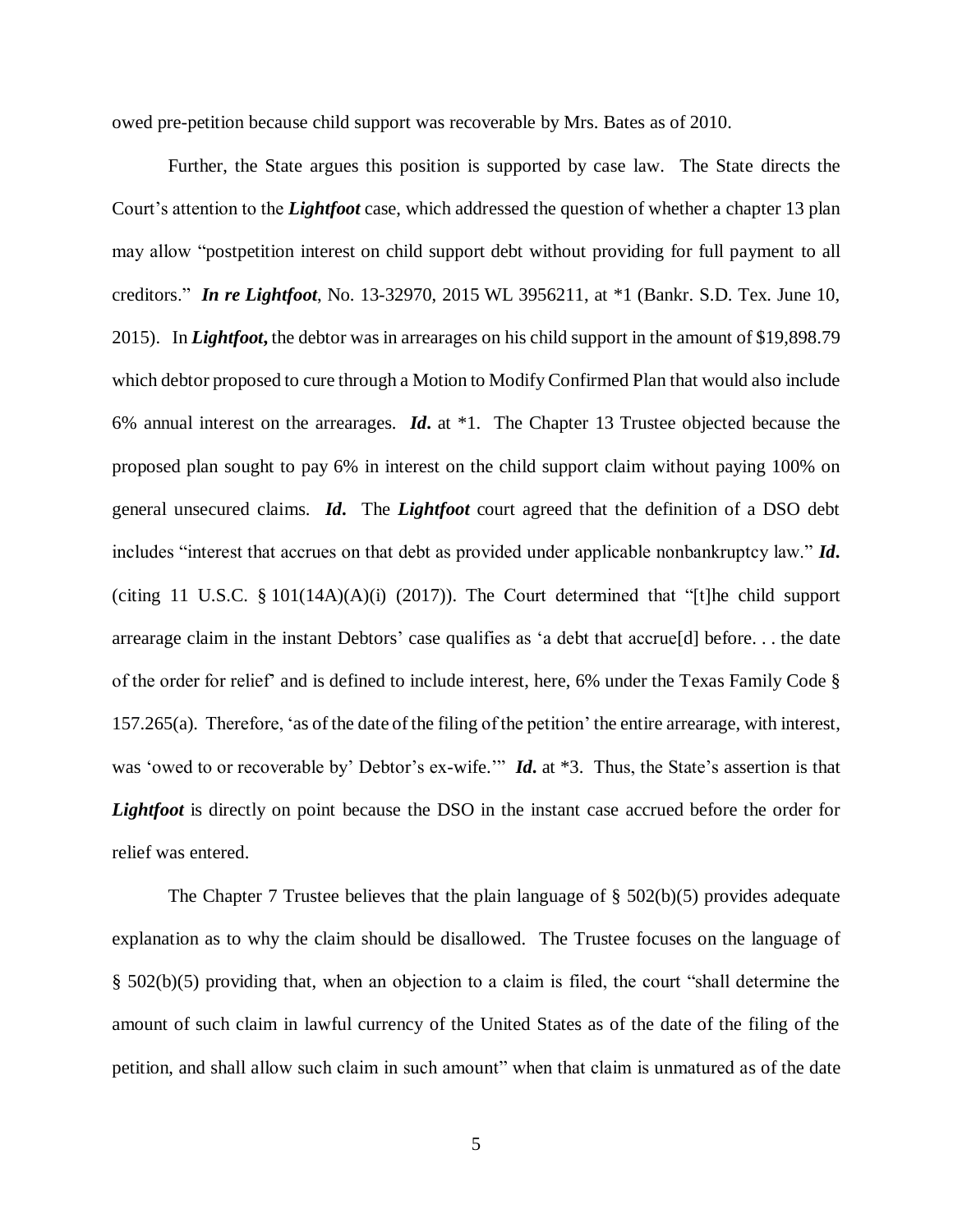of the petition and excepted from discharge pursuant  $\S$  502(b)(5). In the case at bar, the filed claim did not bifurcate between the amount of child support due as of the date of filing the bankruptcy petition and any post-petition child support amount that would arise in the future. As such, the amount of the claim could not be adequately determined. No other documentation was provided to aid in determining the amount of support due as of the date of filing the bankruptcy petition. Therefore, the Trustee believed Debtor to be current on his domestic support obligations.

The Trustee further argued that no chapter 7 bankruptcy cases currently address the issues presented within this Objection. According to the Trustee, the Bankruptcy Code is clear in its requirement that the DSO claim be an amount due as of the date of filing the bankruptcy petition, and therefore, no court has needed to address this issue.

#### **ANALYSIS**

The Court finds that: (1) The State's claim for post-petition child support is disallowed in its entirety; and (2) Because the claim is disallowed, the Court need not address whether the claim is entitled to priority status. As such, the Court finds that the claim filed by the State is disallowed based on the Fifth Circuit's rejection of conduct theory and the deficiency of the filed proof of claim. *Lemelle v. Universal Mfg. Corp.*, 18 F.3d 1268, 1277 (5th Cir.1994).

### **1. Conduct Theory**

The Court finds that the conduct theory is not applicable under Texas law. "Conduct theory" is used by courts to "determine[] the date of a claim by the date of the conduct giving rise to the claim." *In re Parker*, 313 F.3d 1267, 1268-69 (10th Cir. 2002). The *Parker* court adopted this test because it is "in tune with the plain language and the policy underlying the Bankruptcy Code." *Id***.** at 1269. Other courts have adopted this test because "the legislative history shows that Congress intended that all legal obligations of the debtor, no matter how remote or contingent, will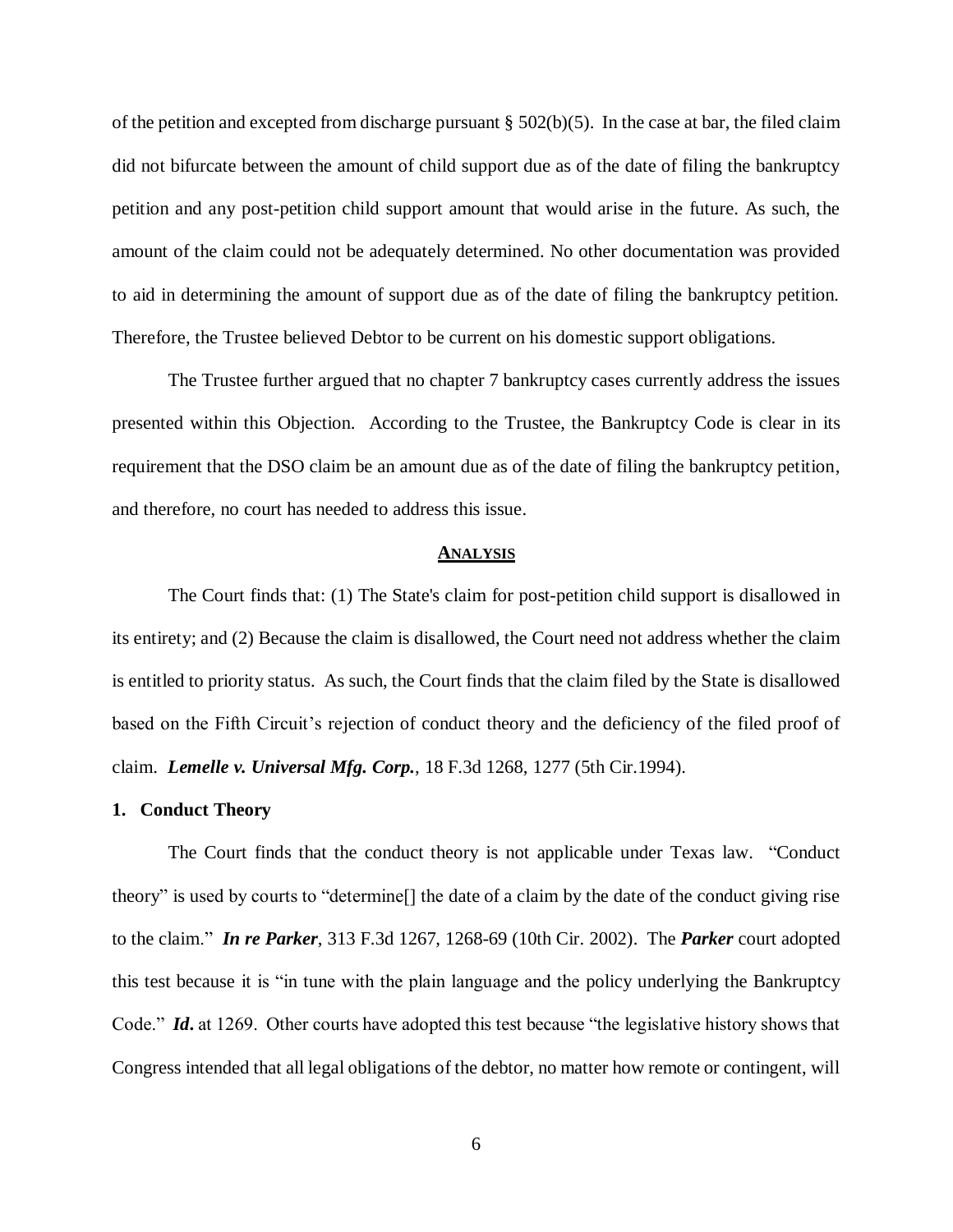be able to be dealt with in bankruptcy." *Grady v. A.H. Robins Co.*, 839 F.2d 198, 202 (4th Cir. 1988). Both the Seventh Circuit and the Fourth Circuit have also adopted conduct theory. *Saint Catherine Hosp. of Indiana, LLC v. Indiana Family & Soc. Servs. Admin.*, 800 F.3d 312, 315 (7th Cir. 2015); and *Grady*, 839 F.2d at 203. The Fifth Circuit, however, has declined to follow conduct theory, opting instead to adopt the pre-petition relationship test. *Lemelle*, 18 F.3d at 1277. "Under this test, a claim arises from a debtor's pre-petition tortious conduct where there is also some pre-petition relationship between the debtor and the claimant, such as a purchase, use, operation of, or exposure to the debtor's product." *JELD–WEN, Inc. v. Van Brunt (In re Grossman's Inc.)*, 607 F.3d 114, 123 (3d Cir. 2010) (en banc). Indeed, one bankruptcy judge in the Fifth Circuit noted that "[t]he 'pre-petition relationship test' ameliorates the problem often attributed to the 'conduct test'-that a bankruptcy proceeding cannot identify and afford due process to claimants." Barbara J. Houser, *Chapter 11 as a Mass Tort Solution*, 31 LOY. L.A. L. REV. 451, 465 (1998). In *Lemelle*, the Fifth Circuit considered the issue of whether a tort liability claim arose pre-petition. After discussing various tests for determining when a claim arises, the Fifth Circuit adopted the pre-petition relationship test by stating that "a claim arises at the time of the debtor's negligent conduct forming the basis for liability only if the claimant had some type of specific relationship with the debtor at that time." *Lemelle*, 18 F.3d at 1276. Applying this approach, the Fifth Circuit held that the claim could not be pre-petition because there was no "evidence of any pre-petition contact, privity, or other relationship" between the parties. *Id***.** at 1277.

As evident by the cited authorities, this Court cannot apply conduct theory in this instance because the Fifth Circuit has rejected conduct theory, opting instead to apply the pre-petition relationship test to determine when a claim arises. While it is true that the *Lemelle* case focused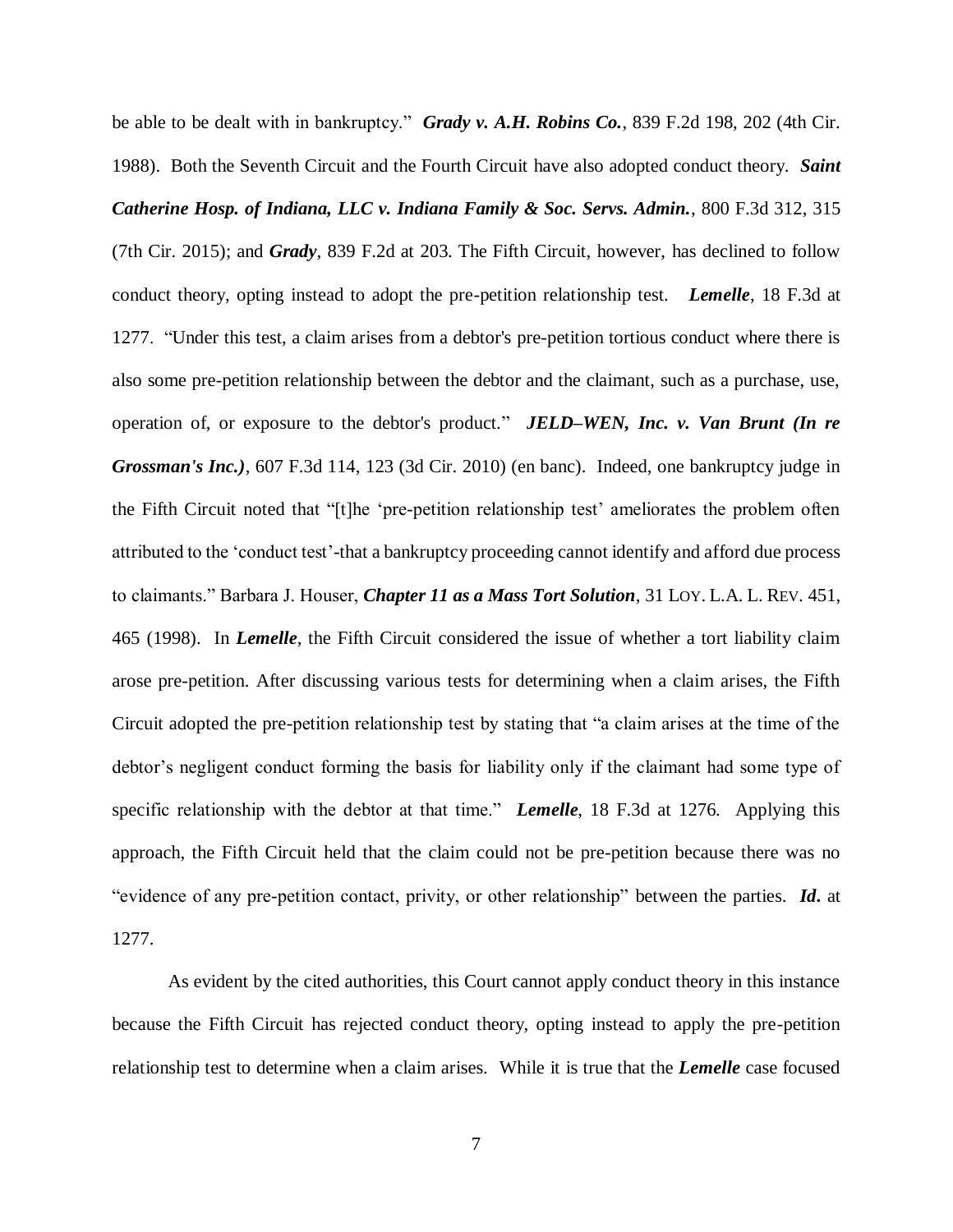on an underlying tort claim, the Fifth Circuit has used the pre-petition relationship test to determine the timing of other underlying claims. In *In re Egleston*, the Fifth Circuit used the pre-petition relationship test to determine that debtor's ex-wife had a pre-petition claim for debtor breaching his alimony payments before filing for bankruptcy. 448 F.3d 803, 812–14 (5th Cir. 2006). Thus, the Fifth Circuit has used the pre-petition relationship test for claims that are not tort related, and therefore, this Court should apply the pre-petition relationship test to the issue at bar, not conduct theory. The facts in *Egleston*, however, are distinguishable from the case at bar and require a different outcome when applying the pre-petition relationship test. In *Egleston*, the claims by debtor's ex-wife were created because debtor had breached his obligation to pay alimony prior to filing for bankruptcy.

In the current case, the State has provided no documentation to prove that there was any pre-petition breach of obligation warranting an acceleration of the child support obligation postpetition. Indeed, based on the information provided, the Trustee believed Debtor to be current on all support obligations when the order for relief was entered. If the State seeks to prove that Debtor did indeed have negligent conduct to force the occurrence of a claim within the meaning of the test, it has failed to provide the Court with any evidence. What the Court has is a barebones DSO order with no indication as to why a lump sum payment was ordered after Debtor went into bankruptcy. From an evidentiary standpoint, the Court can only conclude that the conduct giving rise to the Lump Sum Order occurred post-petition due to the fact that the Lump Sum Order was signed post-petition. The State attempts to retroactively make this lump sum a pre-petition debt, but has applied the wrong test by using conduct theory. Even when applying the correct test, it is apparent that this claim still cannot be a pre-petition debt, even considering the broad interpretation that a "claim" is afforded under the pre-petition relationship test.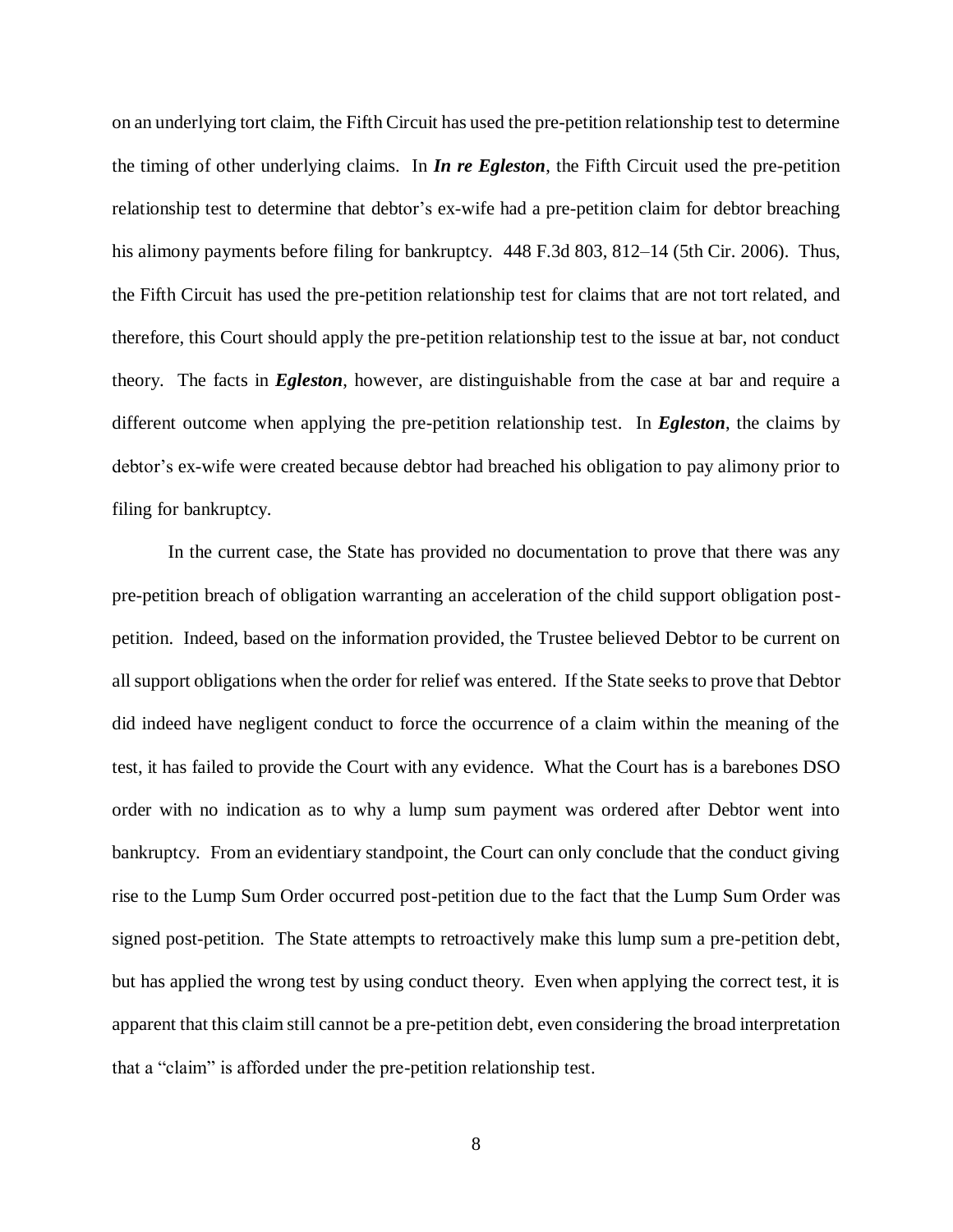# *2. In re Lightfoot*

The *Lightfoot* case provided courts with a bright-line rule when it announced that "[t]he child support arrearage claim in the instant Debtors' case qualifies as 'a debt that accrue[d] before. . . the date of the order for relief' and is defined to include interest, here, 6% under the Texas Family Code § 157.265(a). *Lightfoot*, 2015 WL 3956211, at \*3 The State argues that this Court should apply the *Lightfoot* case to the facts at bar and hold that the State's claim is a mature, pre-petition debt. Applying the *Lightfoot* case would, however, force the Court to ignore the fact that this case dealt simply with allowing post-petition interest to be considered as a pre-petition debt that must be included in the proposed plan. The *Lightfoot* court was tasked with deciding whether or not to interpret accrued interest as part of the child support arrearage claim. These are not the facts before this Court. This Court is tasked with deciding whether the entire Lump Sum Order of child support should be considered a mature, prepetition debt. *Lightfoot* dealt with allowance of accrued interest on child support arrearage, not the allowance of an award of a lump sum award of child support after the entrance of the order for relief. To interpret *Lightfoot* broadly to allow post-petition order child support to be considered pre-petition would grossly distort the holding of the case which dealt solely with the issue of providing for post-petition interest within the plan. Put simply, *Lightfoot* cannot be read and interpreted as broadly as the State proposes.

### **3. Sufficiency of Proof of Claim**

Sections 501 and 502 of the Bankruptcy Code govern the substantive basis for allowance of a claim, and Federal Rule of Bankruptcy Procedure Rule 3001 governs the procedure by which the Court determines whether a filed proof of claim is allowed. Under § 502(a), a filed proof of claim is "deemed allowed, unless a party in interest. . . objects." Once an objection is made,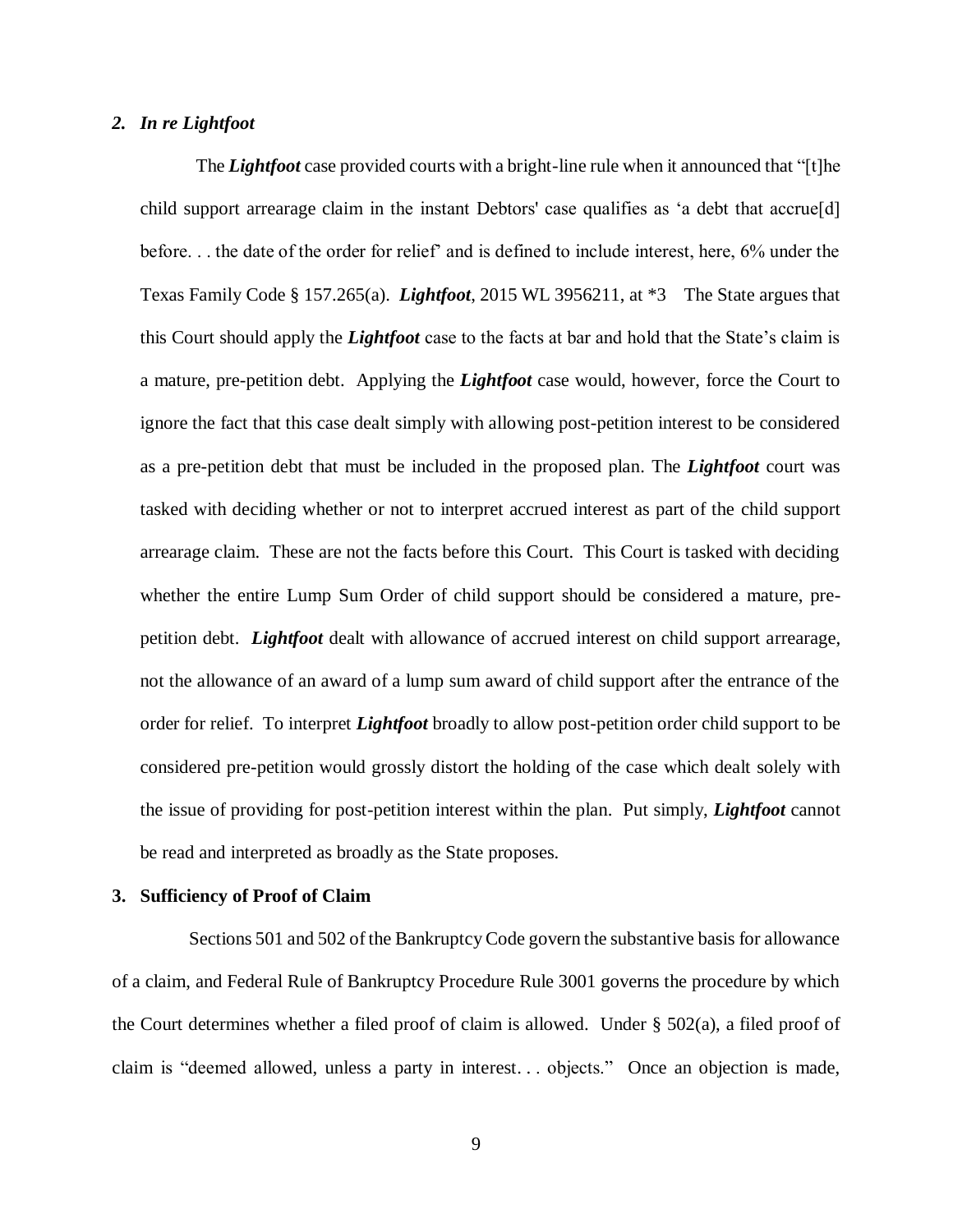however,  $\S 502(b)$  directs that "the court, after notice and a hearing, shall determine the amount of such claim.  $\ldots$  as of the date of the filing of the petition, and shall allow such claim.  $\ldots$ ."

During the claims allowance process, the burden of proof rests on different parties at different times. *In re Leverett*, 798–99 (Bankr. E.D. Tex. 2007) (citing *In re Woodmere Inv'rs. Ltd. P'ship*, 178 B.R. 346, 354–55 (Bankr. S.D.N.Y. 1995)). Once an objection to claim is made, the claimant satisfies the initial burden by complying with Bankruptcy Rule 3001, which requires a proof of claim substantially conform with Official Form 10. *See* Fed. R. Bankr. P. 3001(a). "Initially, the claimant must allege facts sufficient to support the claim." *Leverett*, 378 B.R. at 799. "In other words, a claim that alleges facts sufficient to support a legal liability to the claimant satisfies the claimant's initial obligation to go forward." *In re Allegheny Int'l., Inc.*, 954 F.2d 167, 172 (3d Cir. 1992). Bankruptcy Rule 3001(f) permits a proof of claim that is executed and filed in accordance with Rule 3001 and Official Form 10 to constitute "prima facie evidence of the validity and amount of the claim." *Id***.** "Rule 3001(f) permits the proof of claim itself to act like a verified complaint and have an independent evidentiary effect in a hearing on an objection to the claim." *Leverett*, 378 B.R. at 799 (citing *In re Cluff*, 313 B.R. 323, 340–43 (Bankr. D. Utah 2004); *Garner v. Shier (In re Garner)*, 246 B.R. 617, 622 (9th Cir. B.A.P. 2000)).

Upon claimant's compliance, the burden of proof then shifts to the objecting party to produce "evidence at least equal in probative force to that offered by the proof of claim and which, if believed, would refute at least one of the allegations that is essential to the claim's legal sufficiency." *Leverett*, 378 B.R. at 799 (citing *Lundell v. Anchor Constr. Specialists, Inc. (In re Lundell)*, 223 F.3d 1035, 1041 (9th Cir. 2000); *Sherman v. Novak (In re Reilly)*, 245 B.R. 768, 773 (2d Cir. B.A.P. 2000)). If the objecting party is able to rebut the claim in this way, the burden of proof then shifts to the party who would bear the burden respecting this claim outside of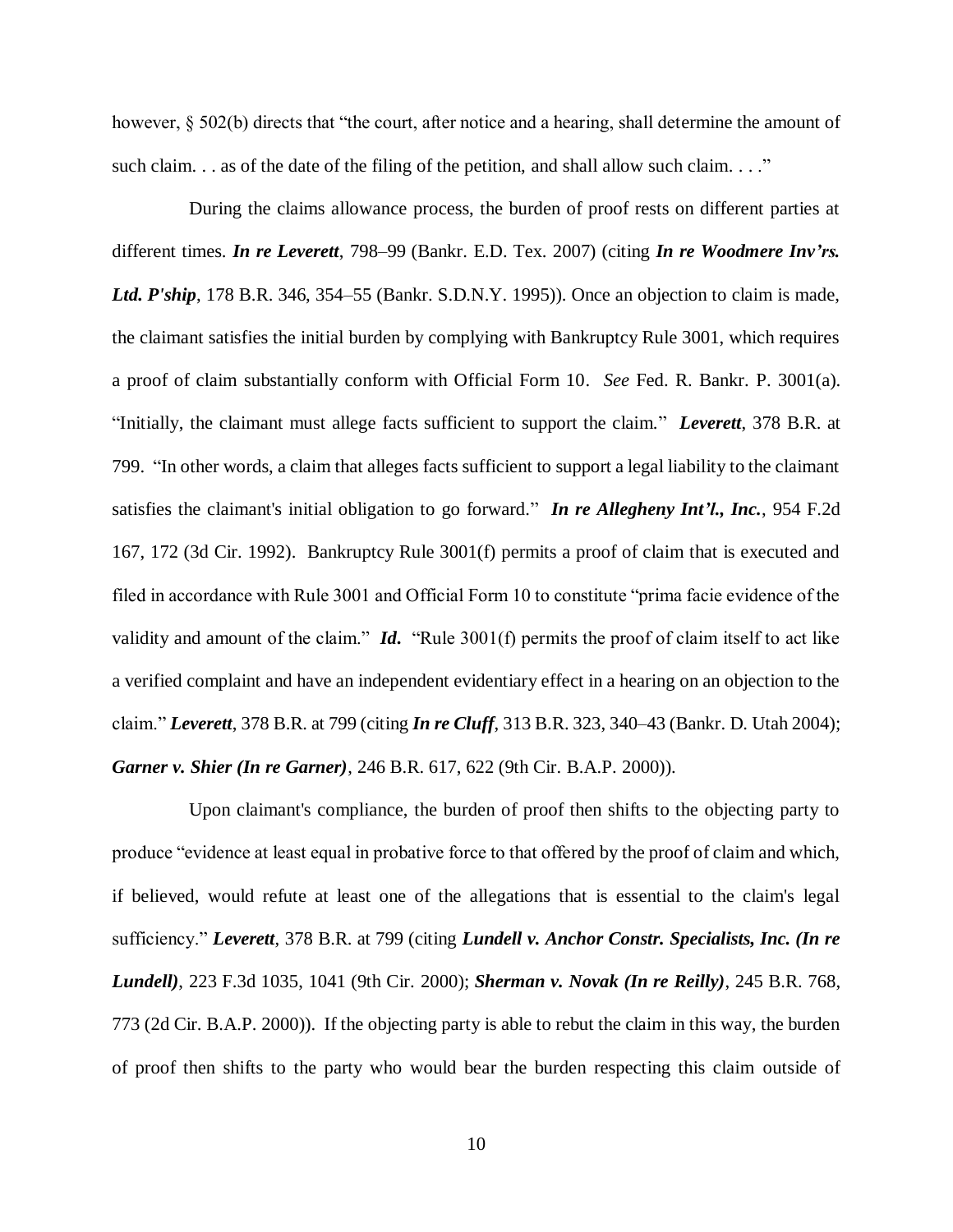bankruptcy. *Leverett*, 378 B.R. at 799 (citing *Raleigh v. Ill. Dep't of Revenue*, 530 U.S. 15, 26 (2000)). The Court is not convinced that the State has met their initial burden of proof because the State has not adequately alleged sufficient facts to prove a legal liability for the amount claimed in the proof of claim. Put simply, the State has failed to provide the Court with enough evidence to find that the amount claimed is a valid, mature pre-petition debt entitled to payment.

It is clear from the record and arguments by the parties at the hearing that the actual claim filed by the State is lacking in detail to adequately support the claimed amount of child support. Without evidence as to the validity of the amount claimed, the Court is unable and unwilling to determine that the State has met its initial burden. The only documentation attached to the filed claim was the Lump Sum Support Order, which ordered child support to be paid in a lump sum of \$20,276 for medical support and \$145,040 for child support (Creditors' Ex. E). No explanation was offered within the order for why the modification of child support was necessary and how the State arrived at that specific number, meaning that there was no indication of whether the amounts covered arrears or prospective, necessary support for the child. To the Trustee's point, the lump sums awarded in the modification order fails because there is no guidance as to how the state court arrived at those particular numbers, and it is, therefore, impossible to tell on the face of the claim, whether or not the amount claimed is a mature or unmature debt. If the state court modification had provided guidance as to whether the awarded amount encompassed arrearages and prospective payments, this would be a different analysis that the Court would need to address. This, however, is not the case. The State has failed to meet its evidentiary burden to provide enough initial facts to switch the burden of proof to the Trustee.

Evidence provided at trial was equally unavailing. Among other documentation, the State provided the Court with posted child support payments as well as an earlier child support

11